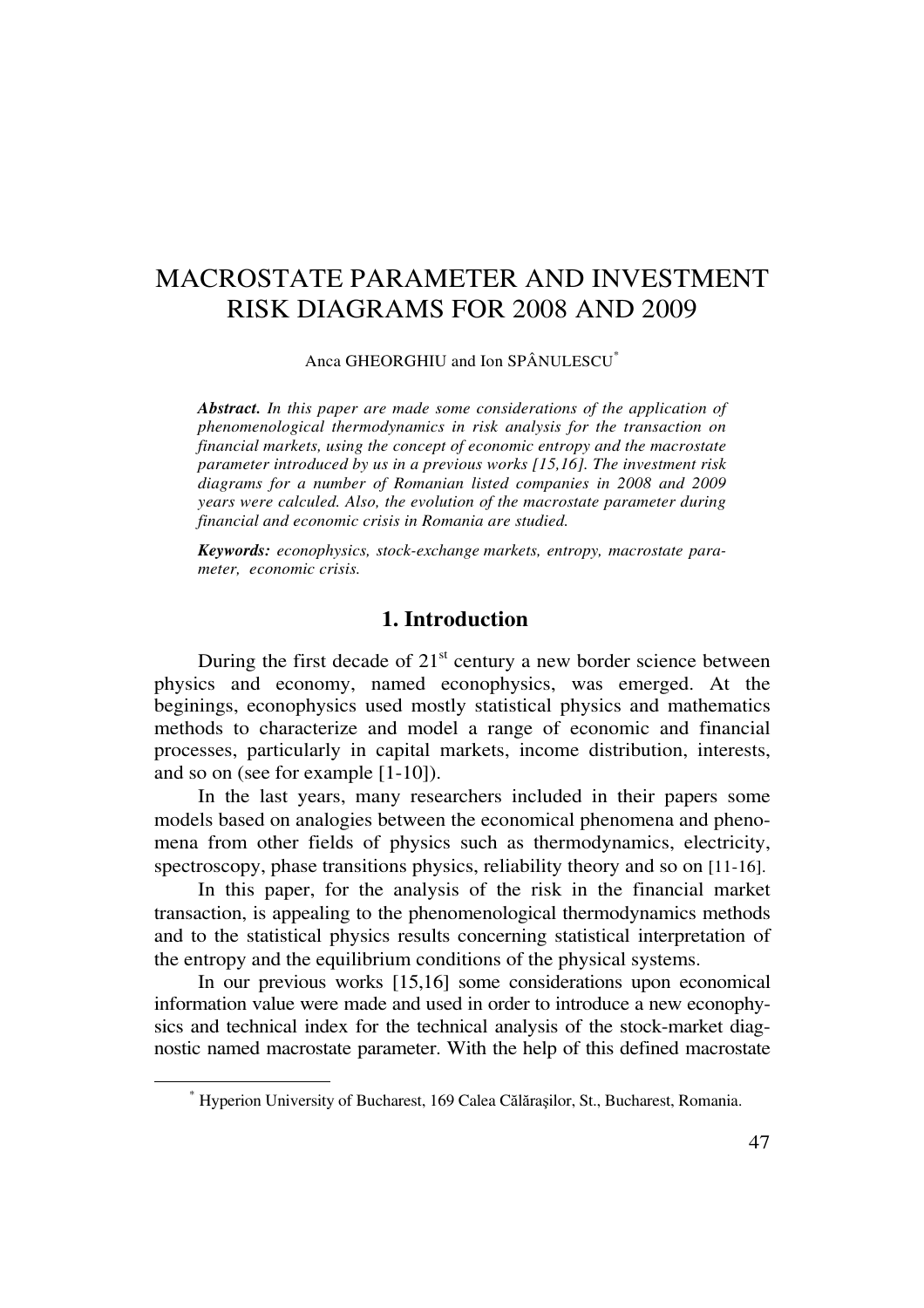parameter, the investment risk diagrams for a number of Romanian companies listed at the stock-market in 2006 and 2007 have been established.

In this paper, using the same macrostate parameter and the economic development statistics, the investment risk diagrams for Romanian companies listed in years 2008 and 2009 have been calculed.

### **2. The Macrostate Parameter**

As it was shown in the previous papers [15,16], besides its intrinsic value, characterized by the utility value and trade value, an information type value which determines the denomination, role and importance of any product or service, were considered.

In case when the number of information is large it can be spoken about an information beam with dual aspect, similar to a photon beam or other elementary particles (electrons, protons etc.) characterized by a determined motion mass, impulse, energy etc. [16].

As it was shown in [16] taking into account the above consideration the shares as well as money or economic-financial information about the type volume, or prices of the shares are compared to the particles from an information beam rather by similitude and not by identification with objects from the physical reality. In this case as it was shown in the papers [15,16], for a more complete understanding of the stock evolution from the point of view of the price and transacted volumes, the product **price**  $\times$  **transacted volume** can be assimilated to the impulse of a particle (which symbolize the respective financial information) defined by the product *pV* similar to the impulse  $p = mv$  of a particle of mass *m* and speed *v*. Such an index can deliver ampler useful information regarding the "inertia" degree or stability of an asset (shares, financial instruments etc.) than the price, *p*, or the transacted volume, *V*, taken separately.

In the like manner, all the information from the financial market can be assimilated with the particles of a gas of impulses  $p = mv$  confined in a precinct ("financial boiler") that is the very capital market (spot markets, forward markets etc.). In this situation it is plausible enough to apply the same principles, laws and results from thermodynamics, kinetic-molecular or statistical physics to describe the assemble of particles states – called microstates – in which the particles that symbolize the information about the shares (or other financial instruments) from the virtual precinct which can exist at various moments. Every "particle-information" contained in the financial boiler (virtual precinct) is characterized – in a first phase – by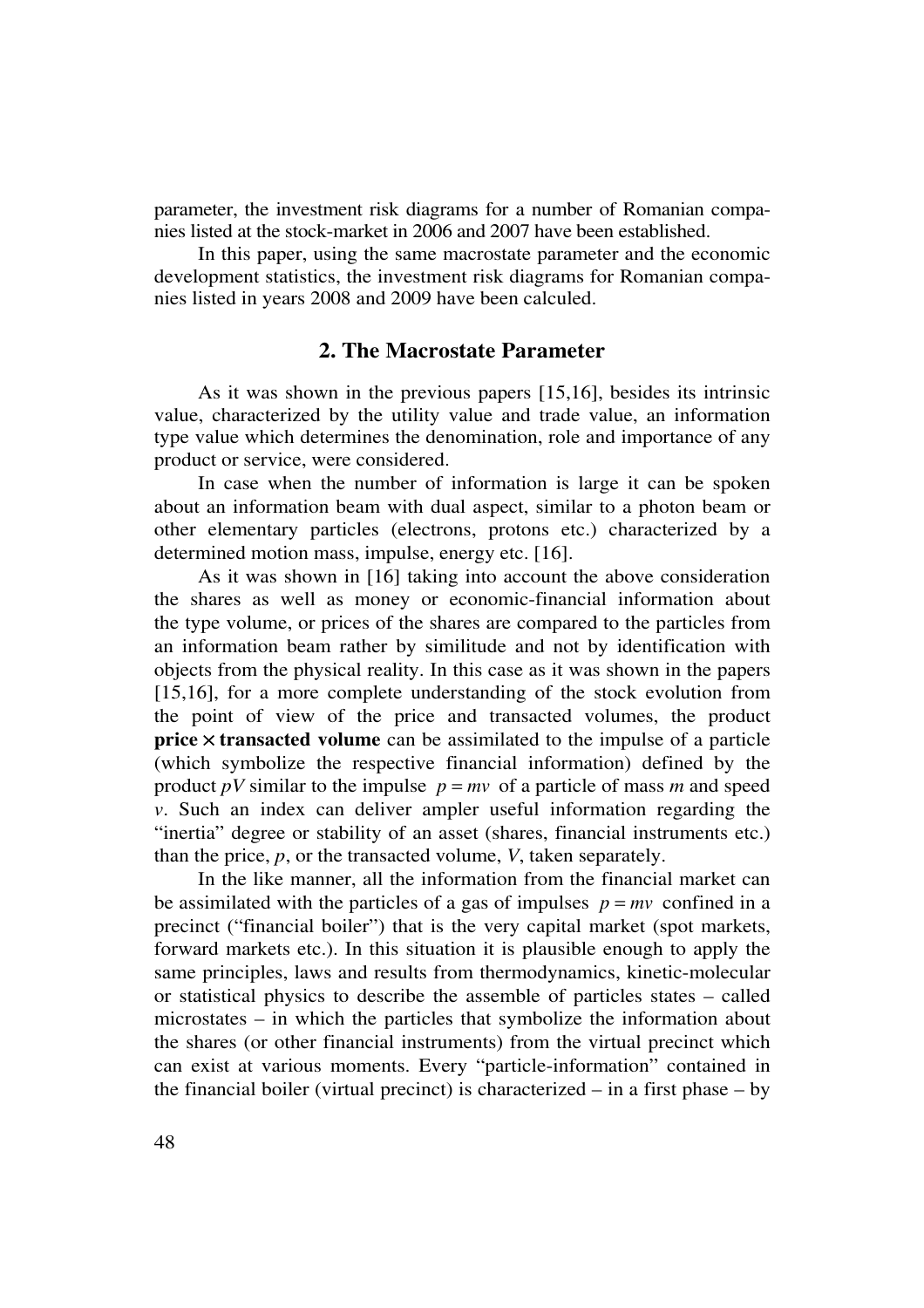the product price  $\times$  volume of transacted shares, i.e. by the parameter  $a = pV$  as we have seen above.

After a determined time, as a result of the succession of a numerous microstates which appear because of the agitation and the mixture of the constituent particles, the system reach an equilibrium state which is a **macrostate** that can be described by measurable macrostate parameters [17].

By financial (or economic) macrostate we understand the assembly of all the information and decisions materialized in the share price and the transacted volume (individual and for all the day, hour or minute of transaction) when we refer to a quoted emitter, or to the quote of the stockmarket index.

So, if we consider  $a = pV$  parameter, a microstate for the capital market is given by the assemble of the price and share's volume situation at a very moment *t*. Starting from the definition of entropy  $S = k \ln W$  in thermodynamics, we can introduce a similar parameter named **macrostate parameter**, for the financial markets:

$$
P_M = k_B \ln W_B \tag{1}
$$

where  $W_B$  represents a probability in succeeding a new microstate of the stock-market and  $k_B$  is a constant which is specific for that stock-exchange market and for that type of transacted share.

As it was shown in the papers [15,16], the macrostate parameter  $P_M$ of the financial markets is given by [15,16]:

$$
P_M = \frac{1}{N} \sum_{t=1}^{N} \frac{a_t - a_{t-1}}{a_{t-1}} = S_e
$$
 (2)

where *N* is the number of microstates and 1 1 −  $-a_{t-}$ *t*  $\boldsymbol{u}_t$   $\boldsymbol{u}_t$ *a*  $a_t - a_{t-1}$  represents the norma-

lized volatility given by [15,16]:

$$
Vol_n = \frac{P_t V_t - p_{t-1} V_{t-1}}{P_{t-1} V_{t-1}}
$$
\n(3)

with:  $a_t = p_t V_t$  and  $a_{t-1} = p_{t-1} V_{t-1}$ .

In equation (2),  $S_e$  represents the economic entropy, being determined and equal with the macrostate parameter  $P_M$  [16].

As a general conclusion, in the papers [15,16] in was shown that from the econophysics point of view, the macrostate parameter  $P_M$  is a measure of the disorder (entropy) from the capital market, being similar to the thermodynamic entropy from physics. Its size shows directly the uncertainty degree from the economic (financial) point of view for various transacted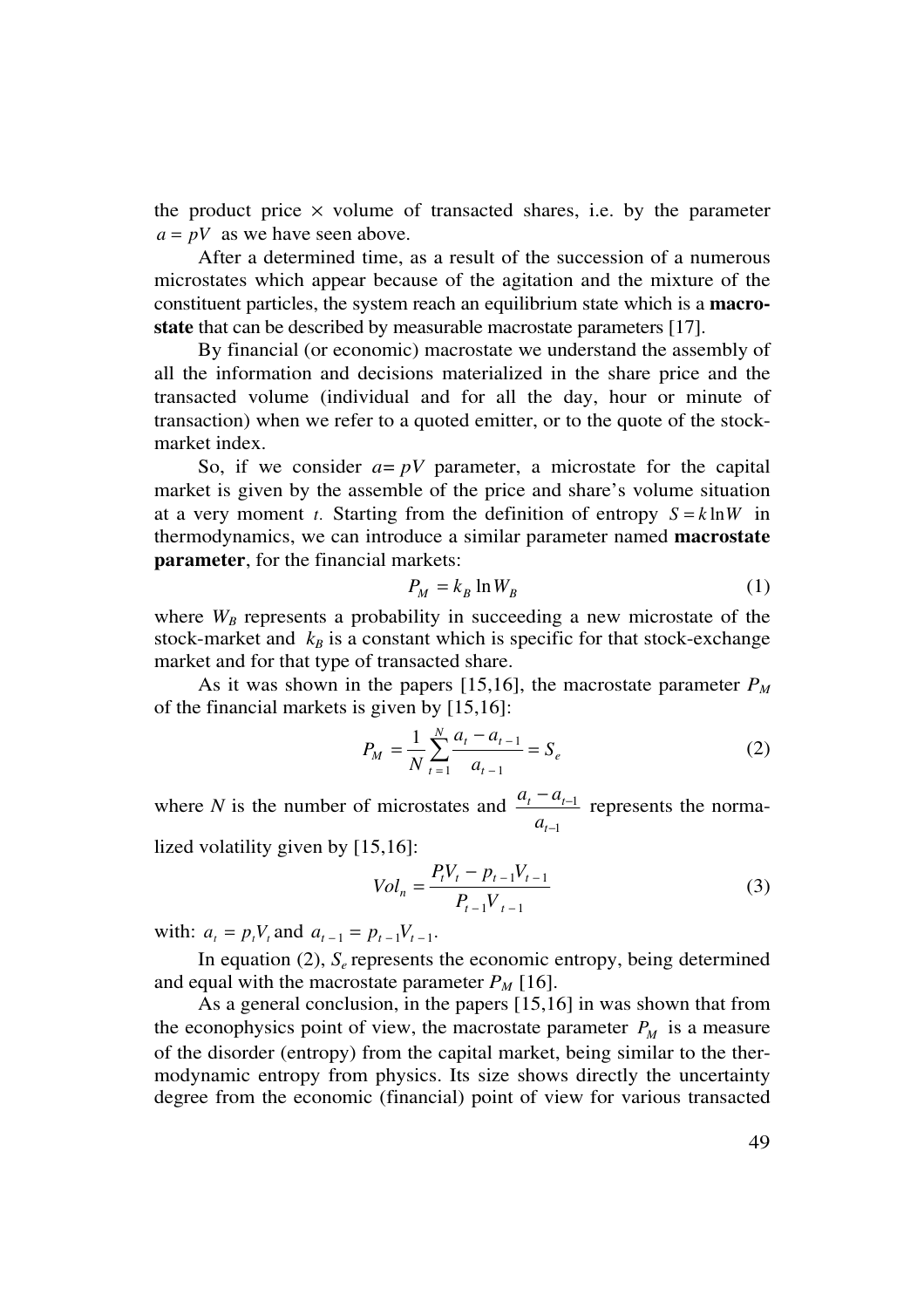companies, being able to constitute a measure of the attractive degree of assets on the medium or long term.

As in paper [16], where we established the investment risk diagrams for Romanian companies listed at the stock market in 2006 and 2007, in this paper, the investment risk diagrams for Romanian companies listed in 2008 and 2009 using the state parameter  $P_M$  have been calculed (see Fig. 1) and Fig. 2).



**Figure 1.** Investment risk diagram for 40 romanian companies quoted at Bucharest Stock-Exchange Market (BVB) during 2008 year.



**Figure 2.** Investment risk diagram for 40 romanian companies quoted at Bucharest Stock-Exchange Market (BVB) during 2009 year.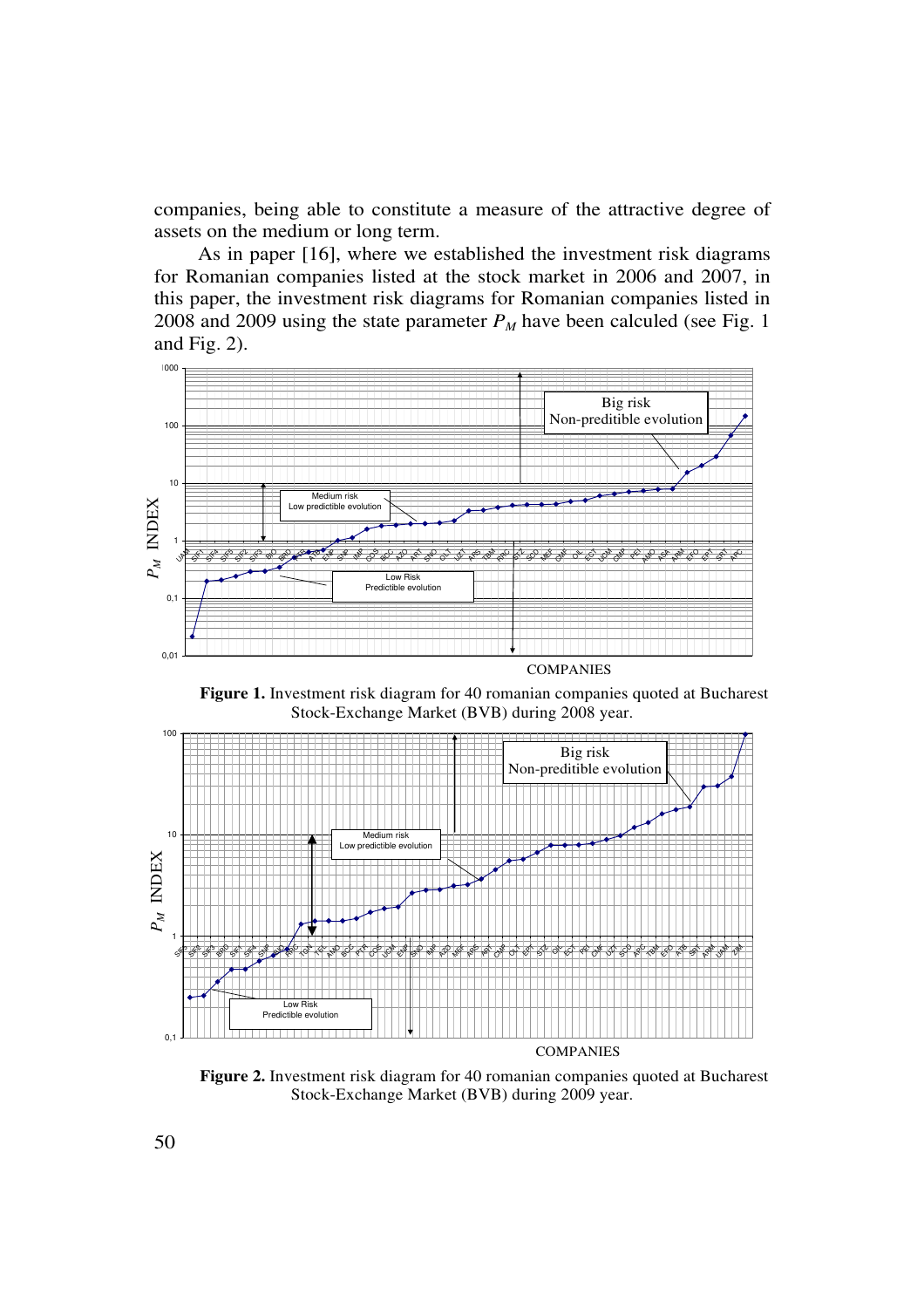## **3. The Influence of the Economic and Financial Crisis on the Macrostate Parameter**

 As expected, each listed company suffered the impact of the economic and the financial crisis triggered in 2007-2008. The question is: How will evolve the macrostate parameter  $P_M$  for companies during the economic and the financial crisis which in Romania has reached its zenith in years 2008-2009?

For the energy or the petroleum companies or for the producing related equipment companies (OIL, PEI etc.) is found that this parameter greatly increased, reaching a very clearly pronounced maximum that was maintained in 2008-2009 (Fig. 3 and Fig. 4).



**Figure 3.** Time dependence of  $P_M$  for OIL Company during 2004-2009 years.



during 2004-2009 years.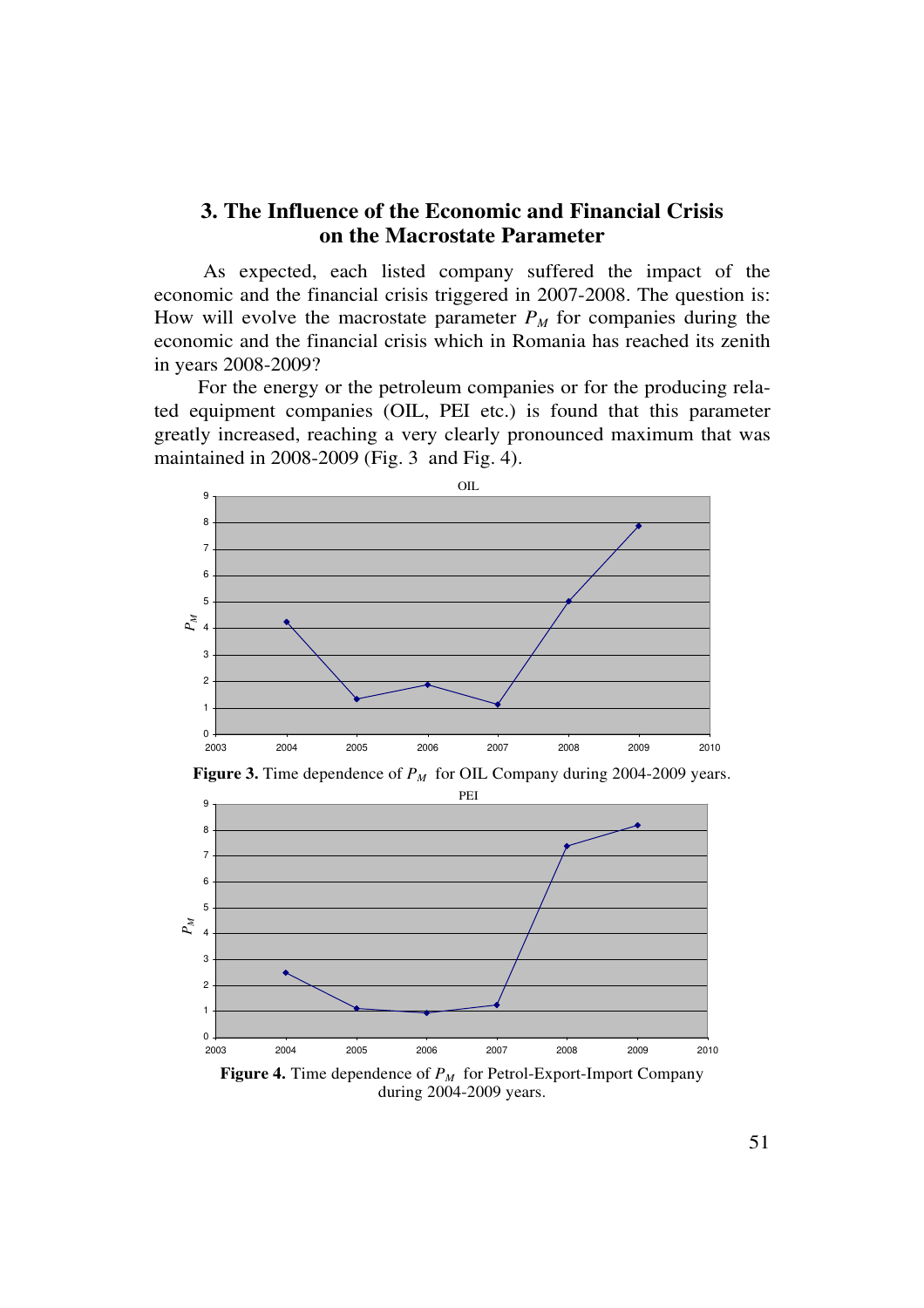Other companies, more stable like BRD, COS, SNP etc., which were subjected to the infusion of capital or to the capital increase etc. proved to have a normal behavior, without high peak values of the parameter  $P_M$ . The variation of  $P<sub>M</sub>$  for these companies is given in figures 5, 6 and 7.



during 2004-2009 years.



**Figure 6.** Time dependence of *PM* for SNP Company during 2004-2009 years.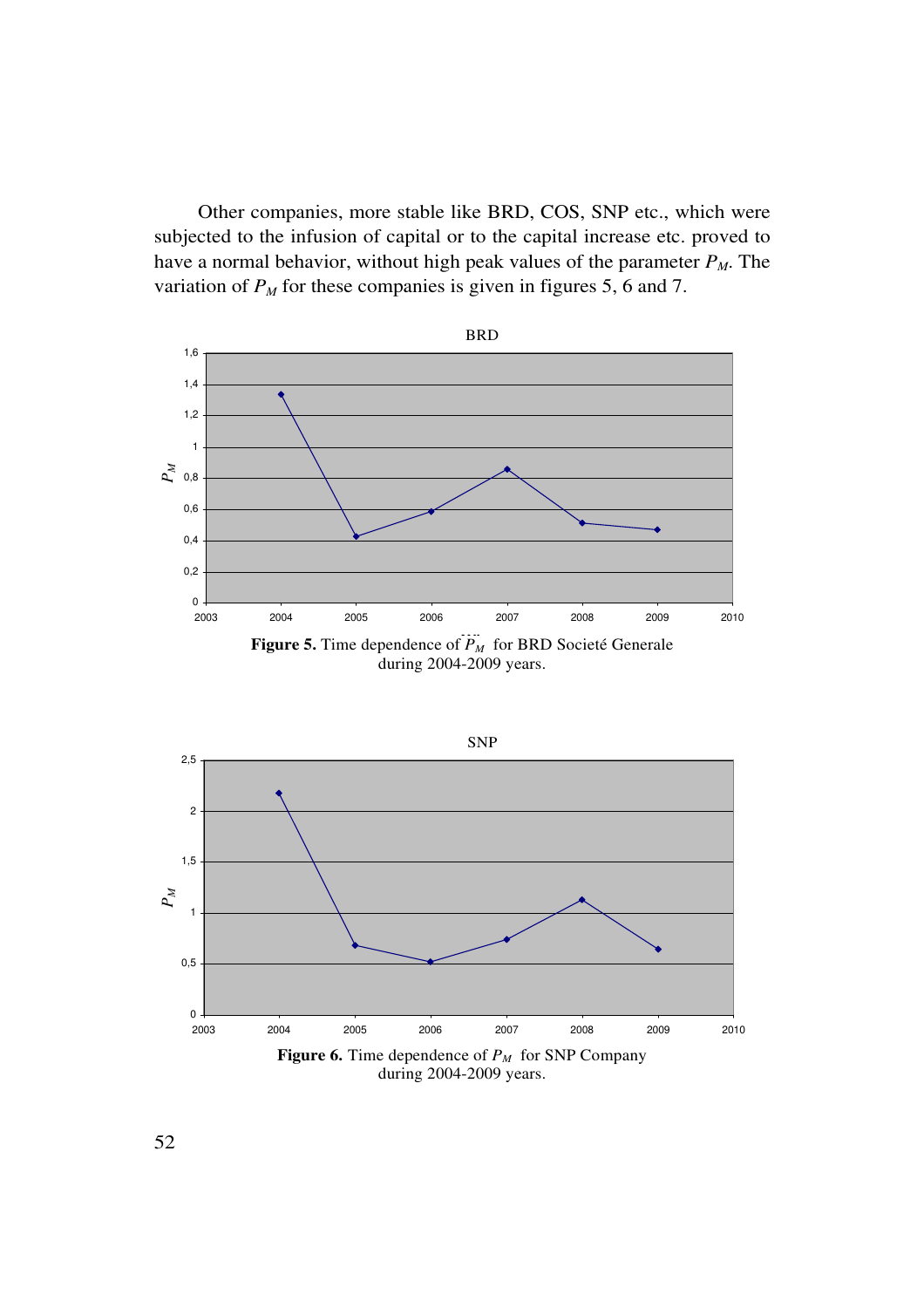

Thereby, as well as other financial or economic indexes, the macrostate parameter  $P_M$  proved extremely sensitive to the economic and the financial condition changes, and properly reflects the condition and the degree of uncertainty for the companies that have presented obvious difficulties during of crisis and/or recession so as shown in figure 3 and figure 4.

### **5. Conclusions**

In this paper we continue the investigations over the application of physics methods and especially of phenomenological thermodynamics for business processes modeling, especially in the capital markets field.

Using the economic entropy concept or the macrostate parameter introduced in previous papers [15,16], the investment risk diagrams for a number of Romanian companies listed in years 2008 and 2009 have been calculated. The macrostate parameter evolution during the economic and financial crises for some Romanian companies were also studied.

#### REFERENCES

- [1] R. N. Mantegna & H. E. Stanley, *An Introduction to Econophysics*, Cambridge University Press, Cambridge, 2000.
- [2] A. A. Drăgulescu, V. M. Yakovenko, *Statistical mechanics of money*, Eur. Phys. J. B. **17,** 723-729 (2000).